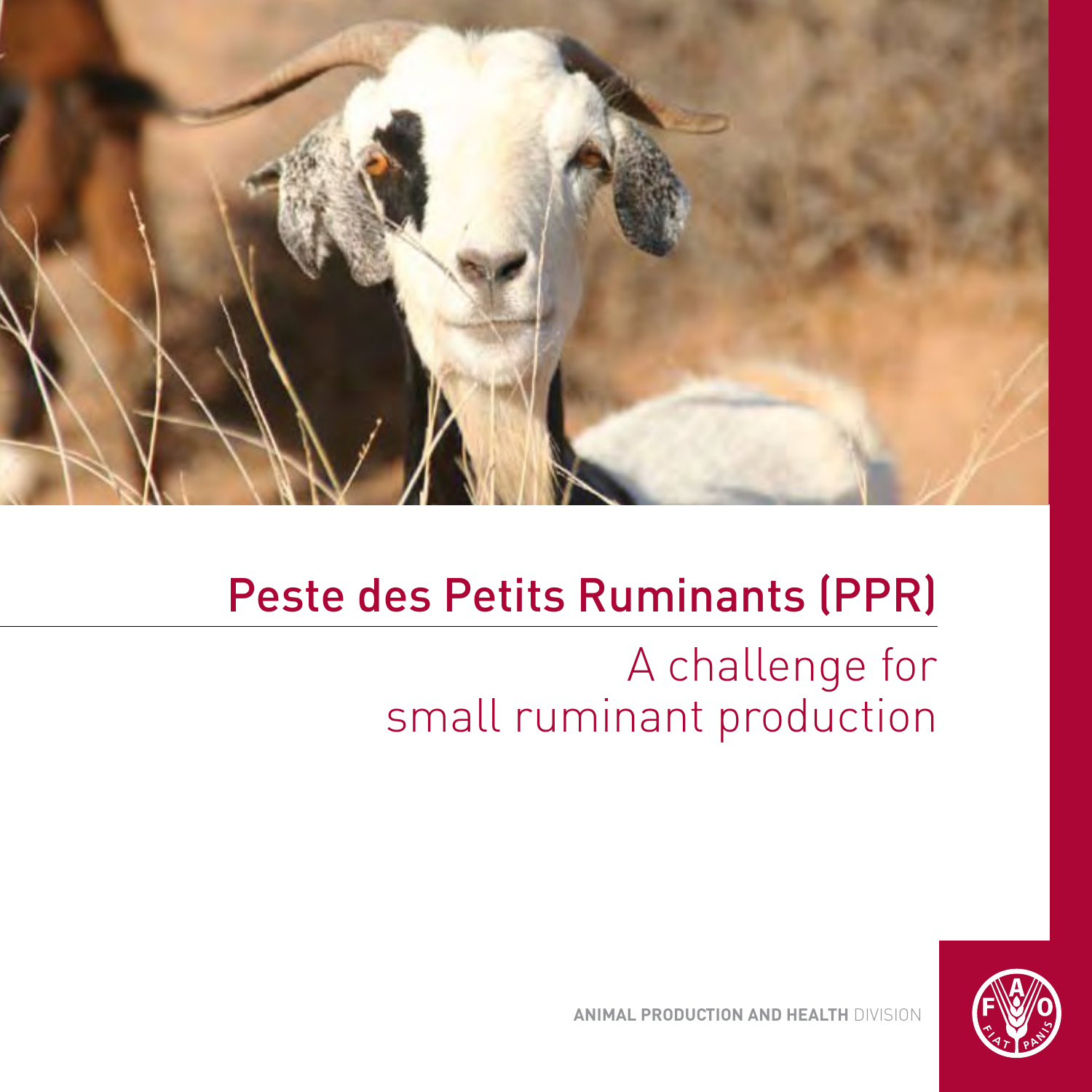

### Role of small ruminants and PPR distribution

Sheep and goat are one of the major livestock species kept and caved for many of the word's poor. Goats, the "cattle of the poor", and sheep are reared as sources not only of milk and meat for family consumption, but also as source of income that could be easily mobilized for paying some of the household expenditures, particularly in lean times. In addition to this important economic role, sheep and goats are significant in socio-cultural activities such as funerals, dowries, festivities and holidays etc.

Peste des Petits Ruminants (PPR) is a highly contagious transboundary animal disease of wild and domestic small ruminants caused by a virus of the same family as rinderpest virus of cattle and human Measles.

The typical clinical form of PPR is the acute form which is characterised by high fever, depression and cessation of eating, followed by eye and nose discharges, mouth erosive lesions, pneumonia and severe diarrhoea. Many animals in a flock can be affected at the same time and a great percentage of them will die. PPR is an important killer for small ruminant populations.

Since its first description in 1942 (Ivory Cost), the geographical distribution of PPR has steadlily expanded to cover large regions in Africa, the Middle East and Asia.

### Economic impact

The important direct economic losses caused by the disease are often further aggravated by the sanitary measures imposed by authorities in controlling animal movement and trade restrictions on their by-products. Because of the high negative economic impact in countries affected by PPR, this disease is one of the priorities of the FAO Emergency Preventive System (EMPRES) programme.

In early 2000s, an animal disease consultancy singled out PPR as one of the important animal diseases to be taken into consideration in poverty alleviation policies.

#### **Small ruminant at risk by infected region**